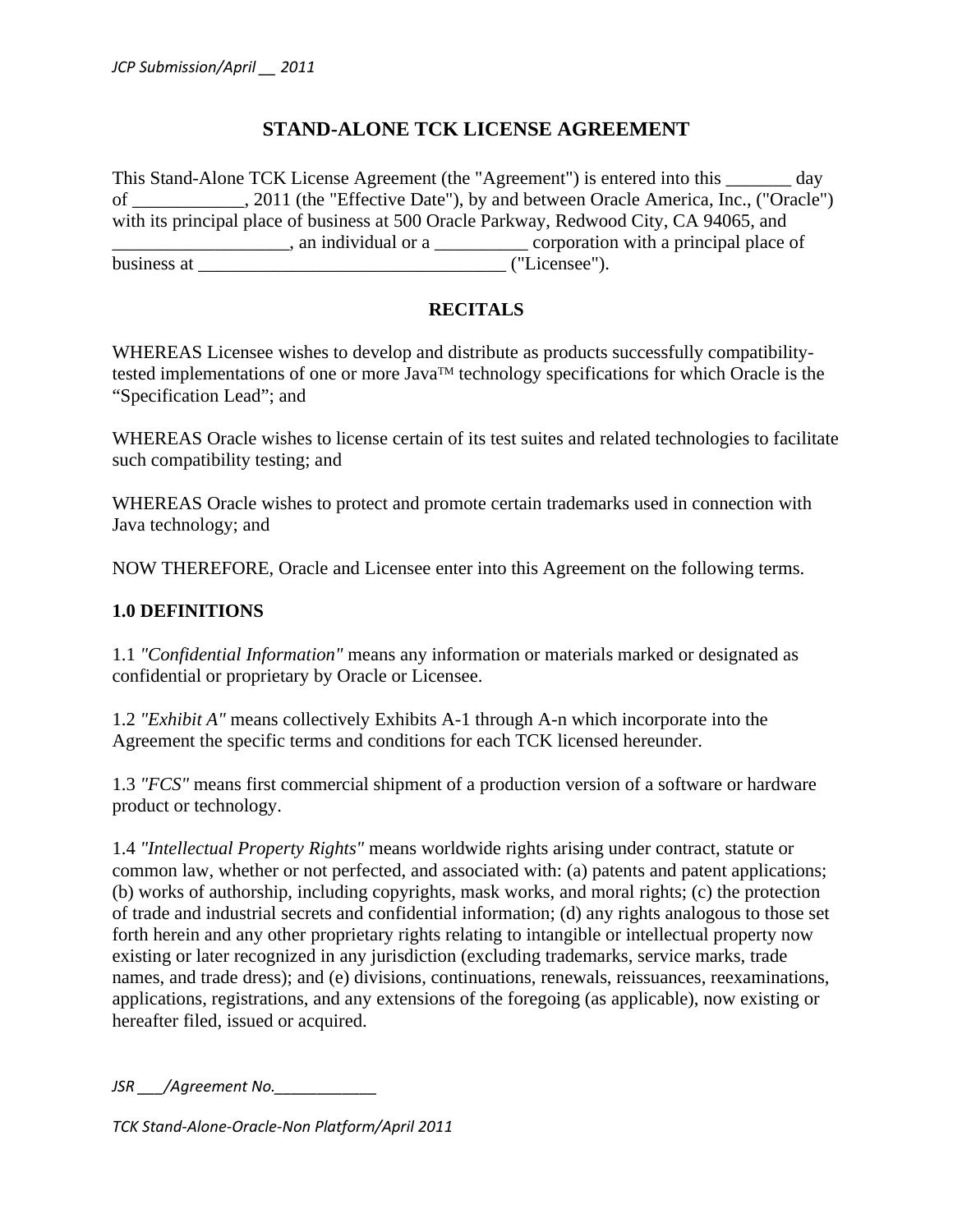1.5 "*Intermediate Build*" means a binary build created as a development step towards what is intended to be a compatible Product and which incorporates the most recent changes made to the source version of the Product designated as "official" (or equivalent term) by Licensee from the immediately prior "official" source version.

1.6 "*Java Specification*" means the written specification for some aspect of the Java technology which is identified in Exhibit A and to which the TCKs licensed hereunder correspond.

1.7 "*Licensor Name Space*" means the public class or interface declarations whose names begin with "java", "javax", "com.sun", "com.oracle" or their equivalents in any subsequent naming convention adopted by Oracle through the Java Community Process, or any recognized successors or replacements thereof.

1.8 "*Master Support Agreement*" or "*MSA*" means the separate agreement entered into by the parties that specifies the terms and conditions related to Oracle's provision of support services concerning the TCK which, when executed, will be attached hereto for reference as Exhibit B.

1.9 *"Product(s)"* means a Licensee product which: (i) fully implements the Java Specification(s) including all its required interfaces and functionality; (ii) does not modify, subset, superset or otherwise extend the Licensor Name Space, or include any public or protected packages, classes, Java interfaces, fields, methods or constructors within the Licensor Name Space other than those required/authorized by the Specification or Specifications being implemented; (iii) passes the TCK (including satisfying the requirements of the applicable TCK Users Guide) for such Specification; and (iv) neither derives from nor includes any of Oracle's source code or binary code materials which implement any portion of the Java Specification, except with an appropriate and separate license from Oracle.

1.10 "*Reference Implementation*" or *"RI"* means the prototype or "proof of concept" implementation of the Java Specification developed and made available for license by or on behalf of Oracle.

1.11 "*Specification License*" means the license offered by Oracle under certain of its Intellectual Property Rights to create an implementation of the Java Specification under certain restrictions and limitations where such implementation neither derives from any of Oracle's source code or binary code materials nor includes any of Oracle's source code or binary code materials which implement any portion of the Java Specification, except with an appropriate and separate license from Oracle.

1.12 *"Oracle License"* means a license agreement for the TCKs from Oracle, whether denominated as a Technology License and Distribution Agreement (TLDA), a Master Support Agreement entered into in conjunction with either a Oracle Community Source License or a TLDA, or a Stand-Alone TCK License Agreement.

1.13 *"Oracle Licensee"* means a third party who is a party in good standing to an Oracle License.

*JSR \_\_\_/Agreement No.\_\_\_\_\_\_\_\_\_\_\_\_*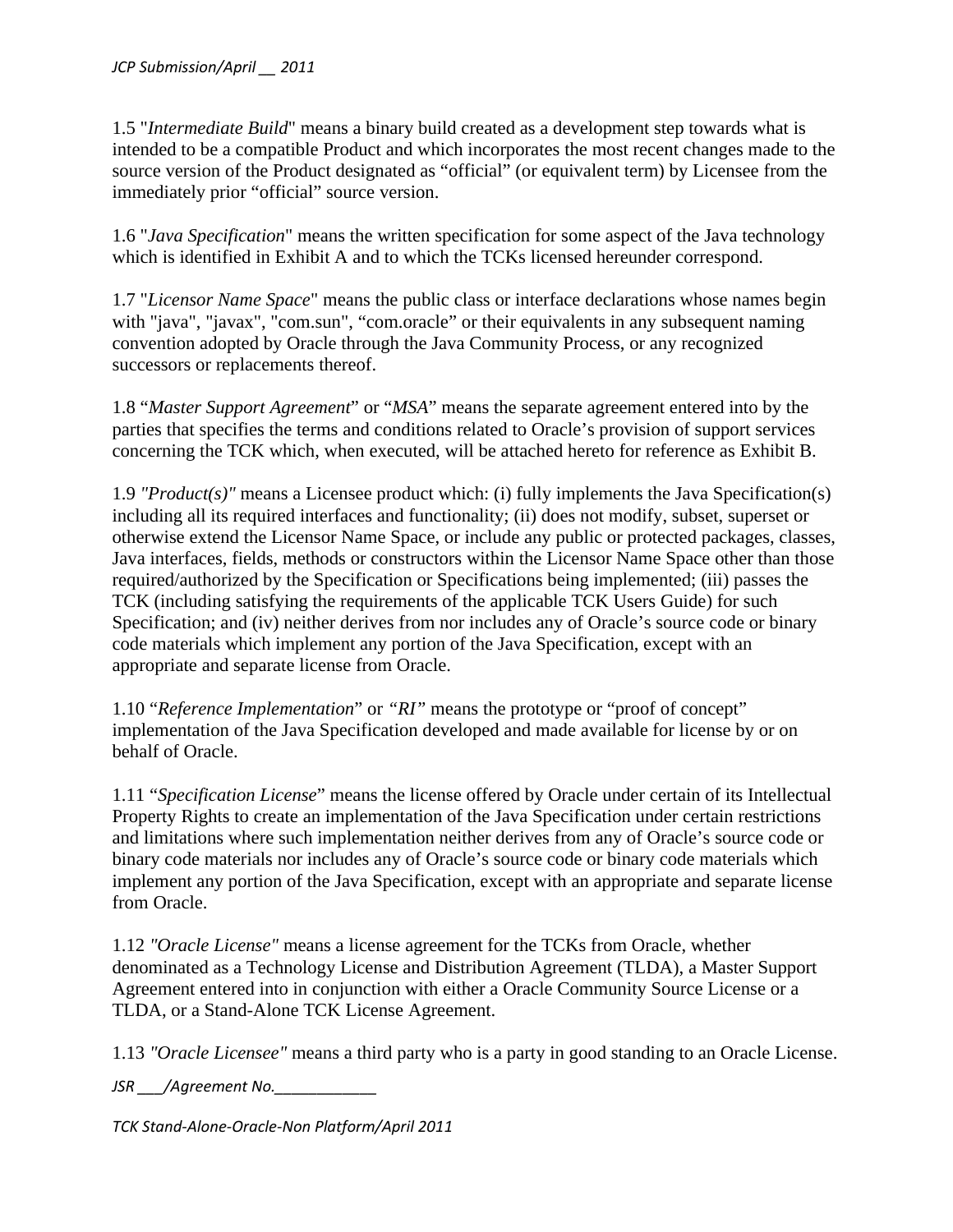1.14 *"Technology Compatibility Kit" or "TCK"* means the Test Suite and related documentation (for example, the TCK Users Guide) associated with the Java Specification identified in Exhibit A as made available to Licensee and as may be revised by Oracle during the Term, that is provided so that an implementer of the Java Specification may determine if its implementation is compliant with the Specification.

*1.15 "Term"* means the term of the Agreement as specified in Section 9.1.

1.16 "*Test Suite*" means the test suites, test harness, and other testing or measurement tools associated with the Java Specification identified in Exhibit A, as made available to Licensee and as may be revised by Oracle during the Term.

# **2.0 LICENSE GRANTS**

# 2.1 **License Grant for the TCK.**

**(a) Limited Grant.** Subject to and conditioned upon Licensee's having accepted and being bound by the Specification License and Licensee's compliance with the restrictions and obligations contained in this Agreement, including in particular Section 2.1(b)(v) below, and except as otherwise set forth in Exhibit A, Oracle hereby grants to Licensee, to the extent of Oracle's Intellectual Property Rights in the TCK(s), a worldwide, non-exclusive, nontransferable, limited license to use the TCK(s) internally and solely for the purpose of developing and testing Products. No license is granted for any other purpose, including any of the activities described in Section 2.1(b).

**(b) Additional Limitations**. Except as otherwise set forth in Exhibit A, Licensee may not:

- $(i)$  sublicense or distribute the  $TCK(s)$  to any third party, except that Licensee may share comments, questions or particular results concerning Licensee's use of the TCK (including relevant excerpts of the TCK itself) with other Oracle Licensees, provided that any Confidential Information disclosed by Licensee to another such licensee shall still be subject to the Confidentiality provisions of the recipient's Oracle License; or
- $(ii)$  create derivative works of the TCK $(s)$ ; or
- (iii) disassemble or decompile binary portions of the Test Suite(s) or Test Tools or otherwise attempt to derive the source code from such portions; or
- (iv) develop other test suites intended to validate compatibility with the Java Specification(s) to which the TCK(s) licensed hereunder corresponds; or
- (v) distribute code which has been tested against the TCK and which implements a substantial portion of the Java Specification unless such code is included

*JSR \_\_\_/Agreement No.\_\_\_\_\_\_\_\_\_\_\_\_*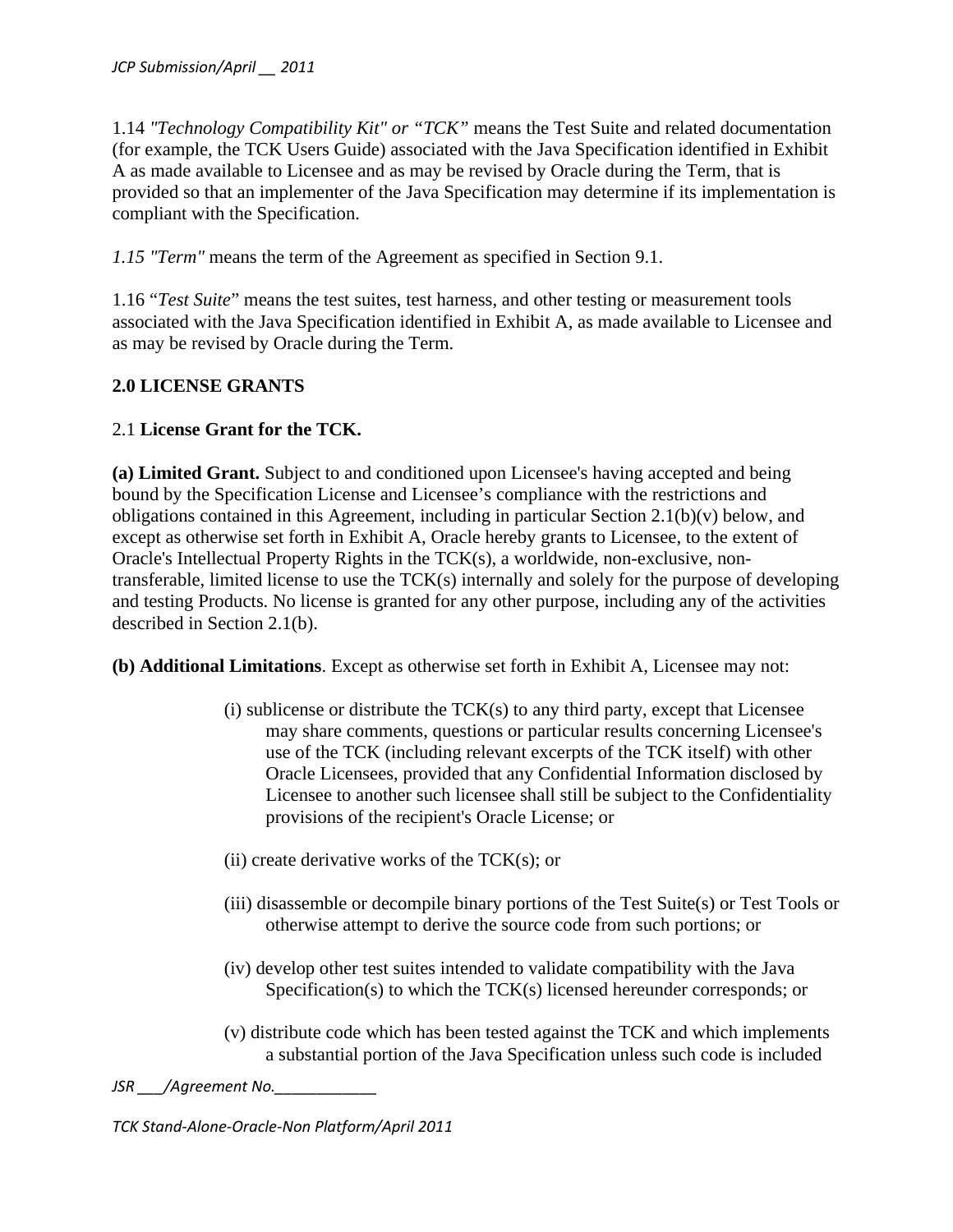in a Product within the meaning of Section 1.12 and unless, for each new release of a Product by Licensee, such Product passes, in accordance with the Documentation (including the TCK Users Guide), the most current TCK applicable to the latest version of the Java Specification and available from Oracle one hundred twenty (120) days before FCS of such version of the Product; provided, however, that if Licensee elects to use a version of the TCK also provided by Oracle that is newer than that which is required under this Section 2.1(b)(v), then Licensee agrees to pass such TCK; or

- (vi) use the TCK to test a third party's product; or
- (vi) use the TCK to make claims of comparative compatibility (for example, a claim either that a Product is "90% compatible" or that the Product \is "more compatible" than another implementation of the same Java Specification).

Neither the limited scope of the grant set forth in Section 2.1(a) nor the additional limitations set forth in Section 2.1(b)(v) above shall be understood to require Licensee to include any particular "pass through" requirements in any license it grants concerning the redistribution of a Product (or an Intermediate Build to the extent permitted by Section 2.1[c] below)with which the TCK licensed hereunder has been used. However, except with respect to downstream products developed and distributed by Licensee's licensees and sublicensees which incorporate, in whole or in part, Licensee's Product **and** themselves satisfy all the other requirements for a Product set forth in Section 1.12 of this Agreement, Licensee may neither: (a) grant or otherwise pass through to its licensees any licenses under Oracle's applicable intellectual property rights; nor (b) authorize its licensees to make any claims concerning their implementation's compliance with the Specification in question.

**(c) Intermediate Builds**. If Licensee generally uses a bona fide open source software development methodology and does so to develop the Product, then, notwithstanding the limited license grant set forth in Section 2.1(a) or the additional limitation set forth in Section 2.1b(v), Licensee may make "Intermediate Builds" available subject to the following conditions:

- i. such Build is marked with the word "UNTESTED" or "INCOMPATIBLE" or "UNSTABLE" or "BETA" in any list of available builds and in every link initiating its download, where the list or link is under Licensee's control;
- ii. Licensee displays the following notice in such a manner that anyone downloading the Intermediate Build must see the notice before commencing the download:

"This is an intermediate build made available for testing purposes only. The code is untested and presumed incompatible with the <*name of Java Specification*>. You should not deploy or write to this code, but instead use the tested and certified <*name of Java Specification*> compatible version of the

*JSR \_\_\_/Agreement No.\_\_\_\_\_\_\_\_\_\_\_\_*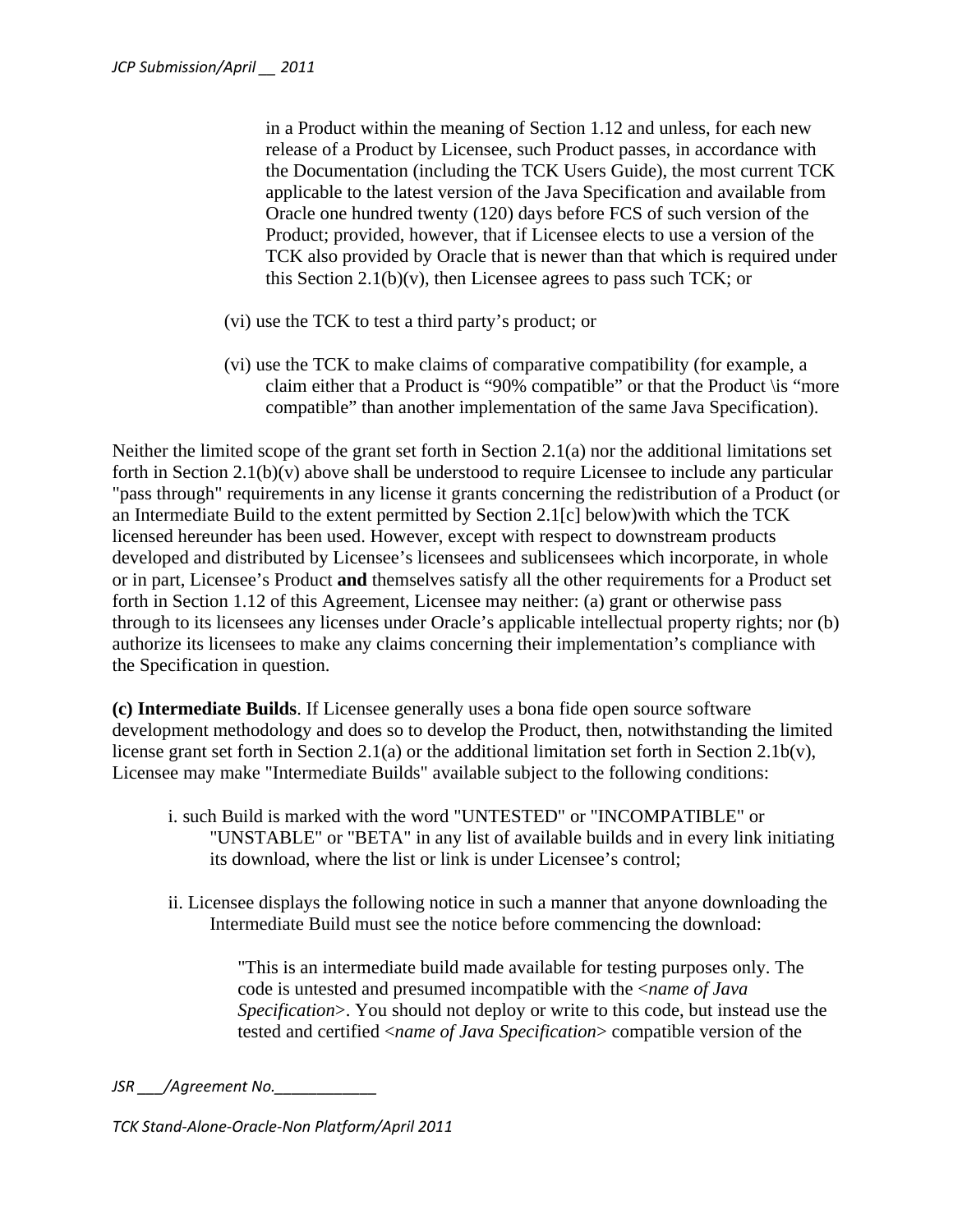code that is available at [*include a url and a link*]. Redistribution of any Intermediate Build must retain this notice."

- Licensee must also include the same notice as a README.<*shorthand name of specification*> file with any source code bundle (e.g. tarball) download that corresponds to the Intermediate Build;
- iii. Moreover, Licensee shall not distribute (except as a passive download as provided above), market or promote Intermediate Builds, including without limitation in connection with providing any goods or services.
- iv. After making its initial release of a Product available, for any Intermediate Build subsequently made available by Licensee that is for the same context or environment (e.g. described by the same hardware architecture, operating system and version, and Java Virtual Machine version). Licensee must at all times also make the corresponding Product available. The link to such Product must be prominent and in close proximity to any corresponding Intermediate Build in any list of available builds or downloads*.*
- v. Licensee must include the following README.<*shorthand name of specification*> file in the root directory of any source code it may make available through access to a revision control system (e.g. CVS):

"This version of [Project name] source code is made available in support of the open source development process. Some numbered or tagged revisions of this source have been tested and found to pass the <*name of Java Specification*> Compatibility Test Suite, and you can find information on which revisions or tags at [*include URL and link*]. Please note that since only binaries can be tested, source code cannot be described as a compatible implementation of the <*name of Java Specification*> Specification. The different build environment on your machine and any changes you may make to this code could render your resulting build incompatible. Because of this, writing or deploying applications to builds based on this code can lead to lack of portability. You should instead consider deploying production applications on the pre-built binaries of [Project Name] that are available at [include a url and a link] that have been tested and certified to meet the <*name of Java Specification*> compatibility requirements."

vi. For each Product released by Licensee, Licensee must: (a) prominently identify the corresponding source version and configuration, including the identifying tag or other indicator required to extract the source code from the project revision control system, if any; and (b) provide a description of the build environment that was used to create the Product.

*JSR \_\_\_/Agreement No.\_\_\_\_\_\_\_\_\_\_\_\_*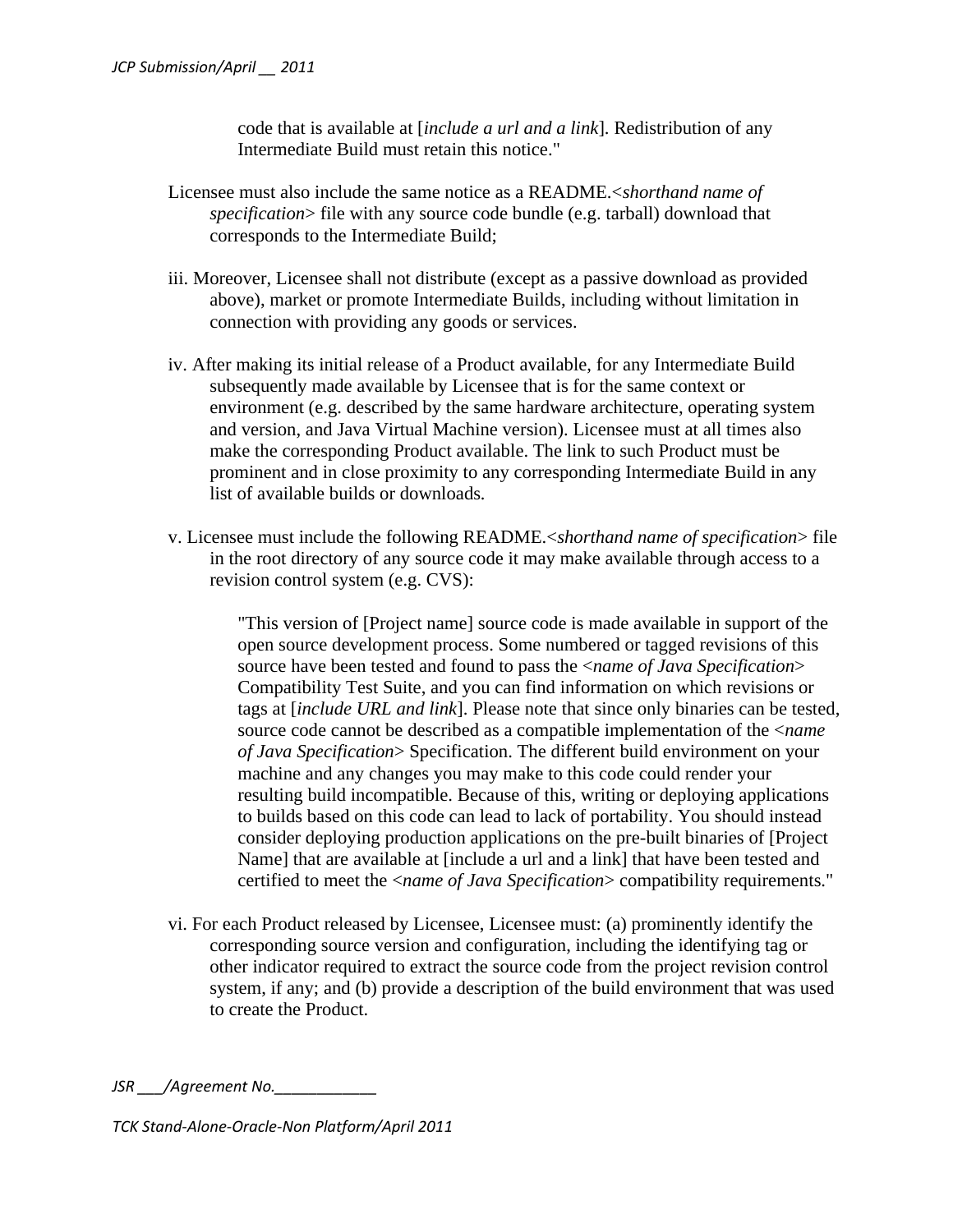#### *JCP Submission/April \_\_ 2011*

For any notice required under this Section 2.1(c), in addition to providing such notice in English you must also include one or more accurate translations of the notice(s) in languages appropriate for the primary intended audiences when such audiences do not have English as their primary language.

**(d) Superseded Releases.** Oracle agrees that under the following circumstances the provisions of Section 2.1(b)(v) above shall not be understood to preclude Licensee from distributing maintenance releases (a new release of a preexisting Product that implements substantially the same core technologies) of a Product that implemented a prior version of the Java Specification ("Initial Product") where such maintenance release implements the same version of the Java Specification implemented by the Initial Product:

> 1. If released before the "Migration Date", such maintenance release passes (in accordance with the Documentation, including the TCK Users Guide) the most current TCK applicable to the version of the Java Specification implemented by the Initial Product and available from Oracle 120 days before FCS of such Product.

2. If released after the "Migration Date":

(i) either Licensee has already released (and continues to make available) a compatible successor Product (per Section 2.1[a],[b] and [e]) that implements the latest available version of the Java Specification implemented by the Initial Product, or Oracle has released and continues to make generally available for license an RI for the latest available version of the Java Specification implemented by the Initial Product and Licensee provides accurate information along with its maintenance release (and included prominently on the packaging, if any) for how to obtain the latest available version of the Java Specification and corresponding RI from Oracle, and indicating that such RI and Specification are the latest available versions; and

(ii) such maintenance releases pass (in accordance with the Documentation, including the TCK Users Guide) the most current TCK applicable to the version of the Java Specification implemented by the Initial Product and available from Oracle 120 days before FCS of such Product.

For the purposes of this Section 2.1(c), "Migration Date" shall mean 120 days after the final release of the latest available version of the Java Specification as described above.

**(e) Testing**. Licensee shall self-certify that its Product passes the applicable TCK as set forth above, if and when the Product in fact does so. You further agree to provide, upon Oracle's reasonable request, to Oracle or to an independent test facility designated by Oracle if it is the Oracle's general policy to use such a facility, your test results that demonstrate that the Product passes the applicable TCK.

*JSR /Agreement No.*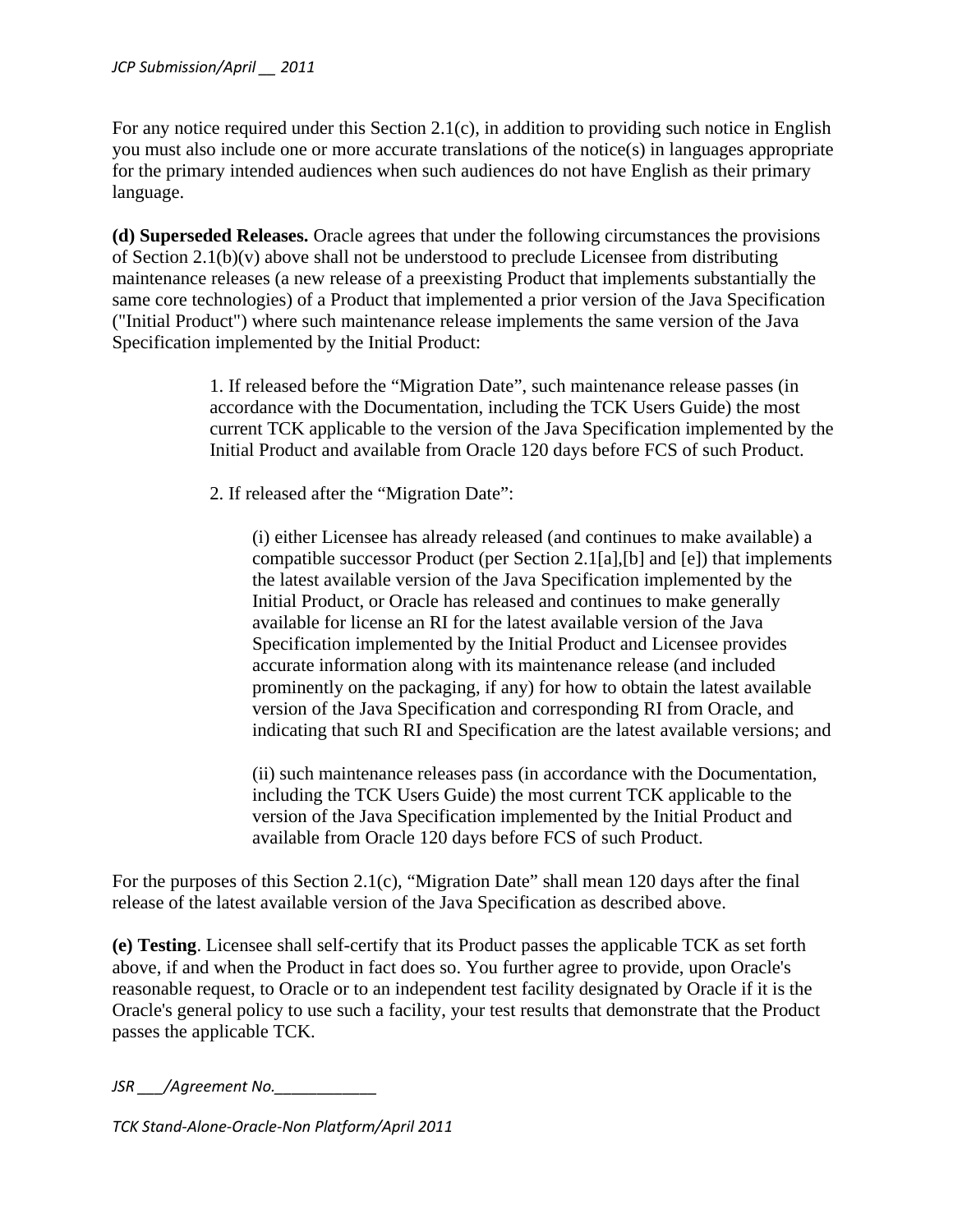*2.2 Proprietary Rights Notices*. Licensee shall not remove any copyright notices, trademark notices or other proprietary legends of Oracle or its suppliers contained on or in the TCK, and shall incorporate such notices in all copies of any TCK. Licensee shall comply with all reasonable requests by Oracle to include additional copyright or other proprietary rights notices of Oracle or third parties from time to time.

2.3 *Branding*. No right, title, or interest in or to any trademarks, service marks, or trade names of Oracle or Oracle's licensors is granted hereunder. Such rights, if any, concerning a Product may be obtained pursuant to a separate trademark license with Oracle. Java, and Java-related logos, marks and names are trademarks or registered trademarks of Oracle America, Inc. in the U.S. and other countries.

2.4 *No Other Grant*. This Agreement does not grant to Licensee any right or license, under any Intellectual Property Rights of Oracle or otherwise, except as expressly provided in this Section 2.0, and no other right or license is to be implied by or inferred from any provision of this Agreement or by the conduct of the parties.

# **3.0 SUPPORT AND UPGRADES**

3.1 *Licensee Support and Upgrades*. Unless otherwise specified in a MSA executed by Oracle and Licensee and attached hereto as Exhibit B, nothing in this Agreement shall obligate Oracle to provide any upgrades, technical support or other assistance concerning the TCK to Licensee or to any distributor or customer of Licensee for its Products.

### **4.0 PAYMENT**

4.1 *License Fees*. Licensee shall pay to Oracle the fees set forth in Exhibit A, if any, as set forth therein. Payments shall be sent to: Oracle America, Inc., *Software Royalty Accounting Group*, PO Box 10903, Palo Alto CA 94303.

4.2 *Taxes*. All payments required by this Agreement shall be made in United States dollars, are exclusive of taxes, and Licensee agrees to bear and be responsible for the payment of all such taxes, including, but not limited to, all sales, use, rental receipt, personal property or other taxes and their equivalents which may be levied or assessed in connection with this Agreement (excluding only taxes based on Oracle's net income). To the extent Licensee is required by local law to withhold taxes based upon Oracle's income, Licensee may deduct from any payments to Oracle any income tax or tax of a similar nature (including taxes based on net worth) imposed by any government ("Government Income Tax") and actually paid by Licensee for the account of Oracle, to the extent such Government Income Tax does not exceed the appropriate withholding amount applicable under relevant tax treaties and qualifies as a creditable foreign tax by the United States government. In the event that Licensee deducts any Government Income Tax from payments owed to Oracle, Licensee shall furnish Oracle with an official tax receipt or other evidence issued by the taxing authority suitable for Oracle to obtain a tax credit in the United States.

*JSR \_\_\_/Agreement No.\_\_\_\_\_\_\_\_\_\_\_\_*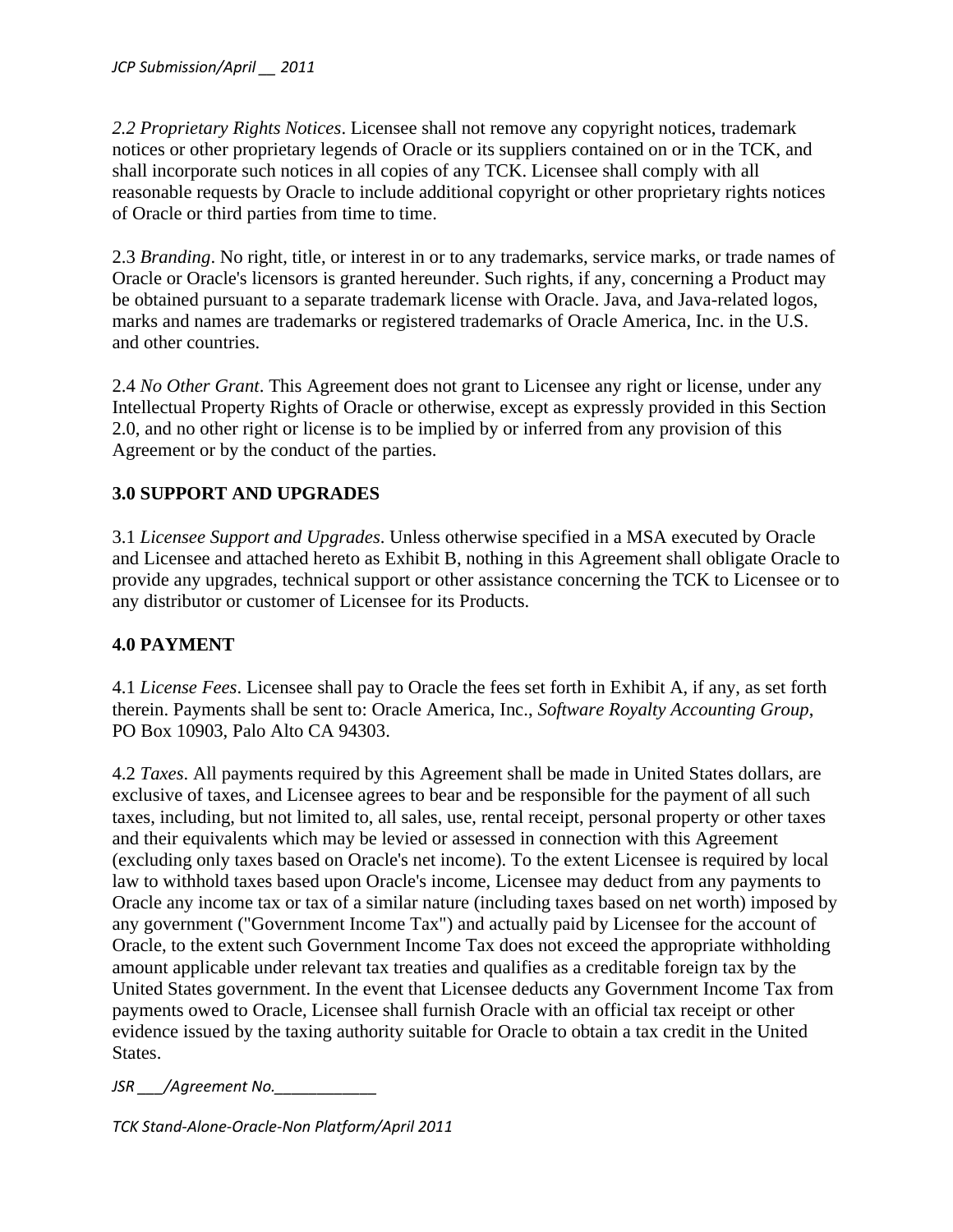## **5.0 LIMITED WARRANTY AND DISCLAIMER**

5.1 ORACLE LICENSES THE TCK ON AN "AS IS" BASIS. ALL REPRESENTATIONS AND WARRANTIES, INCLUDING ANY IMPLIED WARRANTY OF MERCHANTABILITY, FITNESS FOR A PARTICULAR PURPOSE OR NON-INFRINGEMENT ARE HEREBY DISCLAIMED.

5.2 *High Risk Activities*. The TCK is not designed or intended for use in the design, construction, operation or maintenance of any nuclear facility, and Oracle disclaims any express or implied warranty of fitness for such use.

5.3 *Limitation*. The limited warranty set forth in this Section 5.0 is expressly subject to Section 8.0 (Limitation of Liability).

#### **6.0 CONFIDENTIAL INFORMATION**

6.1 *Duty of Confidentiality*. Licensee will protect the TCK as Oracle Confidential Information protected under this Section 7.0. A party receiving Confidential Information may not: (i) disclose Confidential Information to any third party, except that such party may exchange comments or questions concerning its use of the TCK, but not the TCK itself, to a Oracle Licensee of the same TCK that is licensed hereunder; or (ii) use Confidential Information except for the purpose of the purpose of developing and testing Products. The receiving party will protect the confidentiality of Confidential Information to the same degree of care, but no less than reasonable care, as such party uses to protect its own Confidential Information. Obligations regarding Confidential Information will expire three (3) years from the date of receipt of the Confidential Information, except for source code, which will be protected by Licensee in perpetuity.

6.2 *Exceptions*. The obligations set forth in this Section 6.0 will not apply to any portion of Confidential Information which a receiving party can demonstrate: (a) through no act or failure to act on the part of the receiving party, is now or hereafter becomes, generally known in the software industry; (b) is hereafter rightfully furnished to the receiving party by a third party without restriction on disclosure; or (c) is independently developed by the receiving party without any use of Confidential Information.

6.3 *Residual Rights*. You may, subject to Oracle's copyrights or patent rights, use any information retained in your unaided memory after accessing the TCK.

### **7.0 LIMITED INDEMNITY**

*7.1 By Oracle*. Oracle will defend, at its expense, any legal proceeding brought against Licensee, to the extent it is based on a claim that authorized use of the FCS or subsequent production version(s) of the TCK is an infringement of a third party trade secret or a copyright in a country that is a signatory to the Berne Convention, and will pay all damages awarded by a court of competent jurisdiction, or such settlement amount negotiated by Oracle, attributable to such

*JSR \_\_\_/Agreement No.\_\_\_\_\_\_\_\_\_\_\_\_*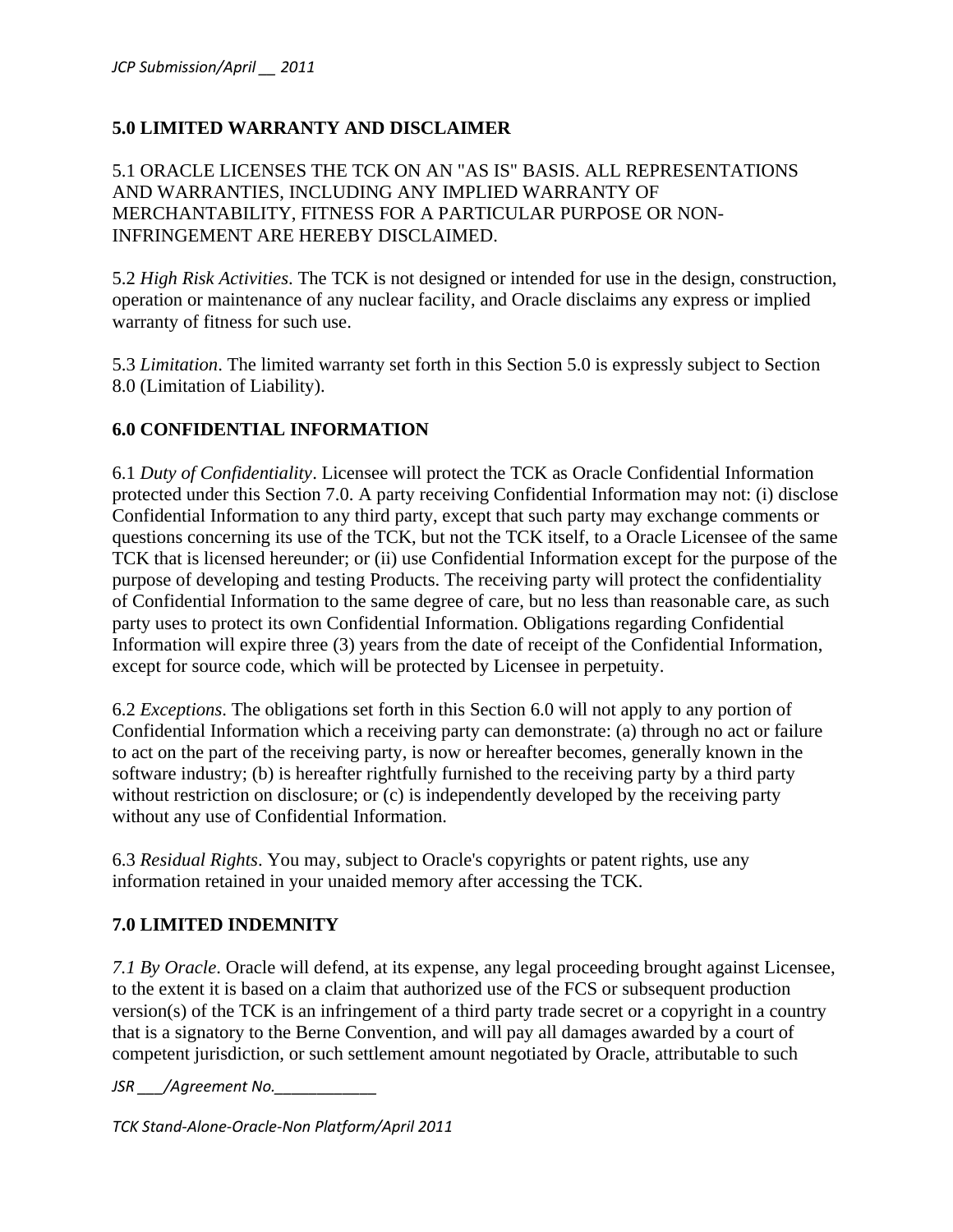claim, provided that Licensee: (a) provides written notice of the claim and any such threatened claim promptly to Oracle; (b) gives Oracle sole control of the defense and settlement of the claim; (c) provides to Oracle, at Oracle's expense, all available information, assistance and authority to defend; and (d) has not compromised or settled such proceeding without Oracle's prior written consent.

7.2 *Exclusive Remedies*. Should any FCS TCK or any portion thereof become, or in Oracle's opinion be likely to become, the subject of a claim of infringement for which indemnity is provided under Section 7.2, Oracle shall, in addition to the obligations specified in Section 7.2, as Licensee's sole and exclusive remedy, elect to: (a) obtain for Licensee the right to use such FCS TCK; (b) replace or modify the FCS TCK to become non-infringing; or if alternatives (a) or (b) are not commercially practicable in Oracle's sole discretion, (c) accept the return of the FCS TCK and grant Licensee a refund of any upfront license fee as depreciated on a five year straight-line basis.

7.3 *Disclaimer*. THIS SECTION 7.0 STATES THE ENTIRE LIABILITY OF ORACLE WITH RESPECT TO INFRINGEMENT OF ANY INTELLECTUAL PROPERTY RIGHTS BY THE TCK. ORACLE SHALL HAVE NO OTHER LIABILITY WITH RESPECT TO INFRINGEMENT OF INTELLECTUAL PROPERTY RIGHTS OF ANY THIRD PARTY.

# **8.0 LIMITATION OF LIABILITY**

Except for express undertakings to indemnify under this Agreement, violation of Oracle's Intellectual Property Rights, or breach of Section 2.0 or 6.0: (a) each party's liability to the other for claims relating to this Agreement, whether for breach or in tort, shall be limited to the license fees paid by Licensee for the Technology related to the claims, if any (provided that this limit shall not apply to Licensee's obligation to make payments owed hereunder); (b) IN NO EVENT WILL EITHER PARTY BE LIABLE FOR ANY INDIRECT, INCIDENTAL, SPECIAL, CONSEQUENTIAL OR PUNITIVE DAMAGES IN CONNECTION WITH OR ARISING OUT OF THIS AGREEMENT (INCLUDING LOSS OF PROFITS, USE, DATA, OR OTHER ECONOMIC ADVANTAGE), NO MATTER WHAT THEORY OF LIABILITY, EVEN IF EITHER PARTY HAS BEEN ADVISED OF THE POSSIBILITY OR PROBABILITY OF SUCH DAMAGES AND WHETHER OR NOT SUCH DAMAGES ARE FORSEEABLE; and (c) LIABILITY SHALL BE SO LIMITED AND EXCLUDED, EVEN IF ANY REMEDIES PROVIDED FOR IN THIS AGREEMENT FAIL OF THEIR ESSENTIAL PURPOSE. The provisions of this Section 8.0 allocate the risks under this Agreement between Oracle and Licensee and the parties have relied upon the limitations set forth herein in determining whether to enter into this Agreement.

# **9.0 TERM AND TERMINATION**

9.1 *Term*. The Term of this Agreement shall begin on the Effective Date and shall continue for the period specified in the applicable Exhibit A unless terminated earlier as provided below. Thereafter, the Agreement shall automatically be extended for up to five (5) additional one (1)

*JSR \_\_\_/Agreement No.\_\_\_\_\_\_\_\_\_\_\_\_*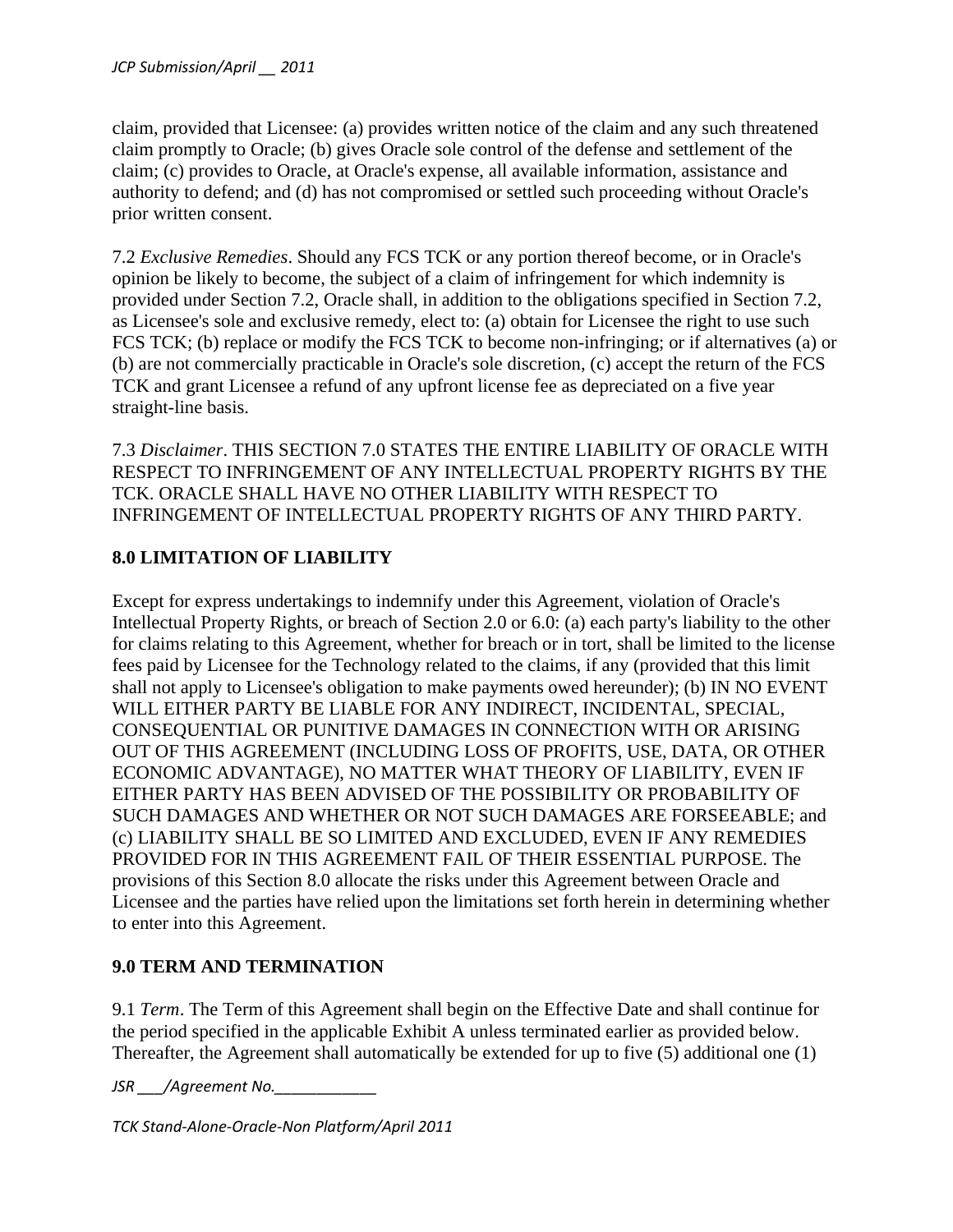year terms unless either party provides written notice of its desire to terminate the Agreement to the other party at least thirty (30) days prior to the expiration of the then-current annual term. In addition, termination is permitted: (a) by either party for the other party's breach of this Agreement, upon thirty (30) days written notice to the other party and an opportunity to cure within such thirty (30) day period; or (b) by Oracle upon any action by Licensee alleging that use or distribution of the TCK or an implementation of the Java Specification by Oracle or any of Oracle's licensees of the TCK infringes a patent of Licensee.

9.2 *Effect of Expiration*. Upon the expiration or termination of this Agreement, Licensee shall promptly: (a) return to Oracle all copies of the TCK and other Confidential Information of Oracle (collectively "Oracle Property") in Licensee's possession or control; or (b) permanently destroy or disable all copies of the Oracle Property remaining in Licensee's possession or control, except as specifically permitted in writing by Oracle; and (c) upon Oracle's request, provide Oracle with a written statement certifying that Licensee has complied with the foregoing obligations. All rights and licenses granted to Licensee shall terminate upon such termination; provided, however, than in the event of the expiration of this Agreement then Licensee shall be authorized to: (x) distribute Product(s) previously and successfully self-certified against the version of the TCK licensed hereunder at the time of expiration, subject to Licensee's continued compliance with this Agreement including the payment of any applicable fees, and (y) retain one (1) copy of the TCK to support customers having copies of Product(s) distributed by Licensee prior to the expiration hereof. All other rights of Licensee shall terminate upon such expiration.

9.3 *No Liability for Expiration or Lawful Termination*. Neither party shall have the right to recover damages or to indemnification of any nature, whether by way of lost profits, expenditures for promotion, payment for goodwill or otherwise made in connection with the business contemplated by this Agreement, due to the expiration or permitted or lawful termination of this Agreement. EACH PARTY WAIVES AND RELEASES THE OTHER FROM ANY CLAIM TO COMPENSATION OR INDEMNITY FOR TERMINATION OF THE BUSINESS RELATIONSHIP CONTEMPLATED BY THIS AGREEMENT UNLESS TERMINATION IS IN MATERIAL BREACH OF THIS AGREEMENT.

9.4 *Non-Exclusive Rights*. The rights of Oracle under this Section 9.0 are in addition to any other rights and remedies permitted by law or equity under this Agreement.

9.5 *Survival*. The parties' rights and obligations under Sections 4.0, 6.0, 7.0, 8.0, 9.0, and 10.0 shall survive expiration or termination of this Agreement, and in addition Oracle's rights and Licensee's obligations under Section 2.0 shall survive.

### **10.0 MISCELLANEOUS**

10.1 *Notices*. All written notices required by this Agreement must be delivered in person or by means evidenced by a delivery receipt and will be effective upon receipt by the persons at the addresses specified below.

*JSR \_\_\_/Agreement No.\_\_\_\_\_\_\_\_\_\_\_\_*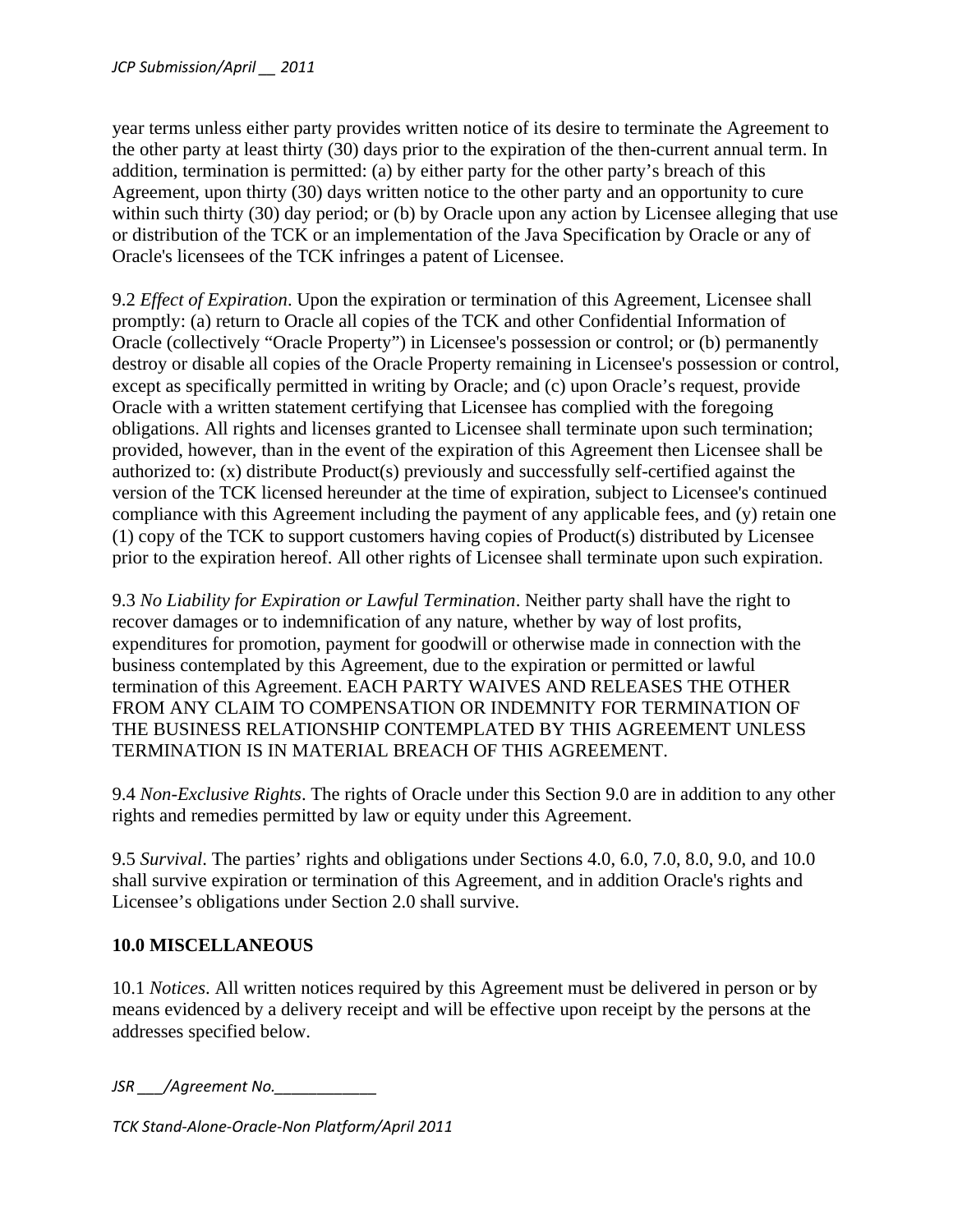| Oracle:                                                           | Licensee: |
|-------------------------------------------------------------------|-----------|
| <b>Oracle America, Inc.</b>                                       |           |
| 500 Oracle Parkway                                                |           |
| Redwood City, California 94065                                    |           |
| Attn.: Oracle Software VP of Sales<br>cc: Oracle Legal Department | Attn.:    |

Each party shall notify the other party in writing sent to the address above of any changes to the foregoing information.

10.2 *Marketing and Press Announcements*. Licensee's initial press announcement concerning execution of this Agreement must be reviewed and approved by Oracle prior to its release. Licensee hereby authorizes Oracle to include Licensee in a published list of licensees of the specific TCK(s) licensed hereunder. Oracle shall also be authorized to use Licensee's name in advertising, marketing collateral, and customer success stories prepared by or on behalf of Oracle for such TCKs subject to prior approval by Licensee, such approval not to be unreasonably withheld or delayed.

10.3 *Waiver.* Any express waiver or failure to exercise promptly any right under this Agreement will not create a continuing waiver or any expectation of non-enforcement.

10.4 *Partial Invalidity*. If any of the above provisions are held to be in violation of applicable law, void, or unenforceable in any jurisdiction, then such provisions are herewith waived or amended to the extent necessary for the Agreement to be otherwise enforceable in such jurisdiction. However, if in Oracle's opinion deletion or amendment of any provisions of the Agreement by operation of this paragraph unreasonably compromises the rights or increase the liabilities of Oracle or its licensors, Oracle reserves the right to terminate the Agreement.

10.5 *Language*. This Agreement is in the English language only, which language shall be controlling in all respects, and all versions of this Agreement in any other language shall be for accommodation only and shall not be binding on the parties to this Agreement. All communications and notices made or given pursuant to this Agreement, and all documentation and support to be provided, unless otherwise noted, shall be in the English language.

10.6 *Governing Law*. This Agreement is made under and shall be governed by and construed under the laws of the State of California and controlling U.S. law. The choice of law rules of any jurisdiction shall not apply.

10.7 *Compliance with Laws*. TCK, Documentation and Products are subject to United States export laws, including the U.S. Export Administration Act and its associated regulations, and

*JSR /Agreement No.*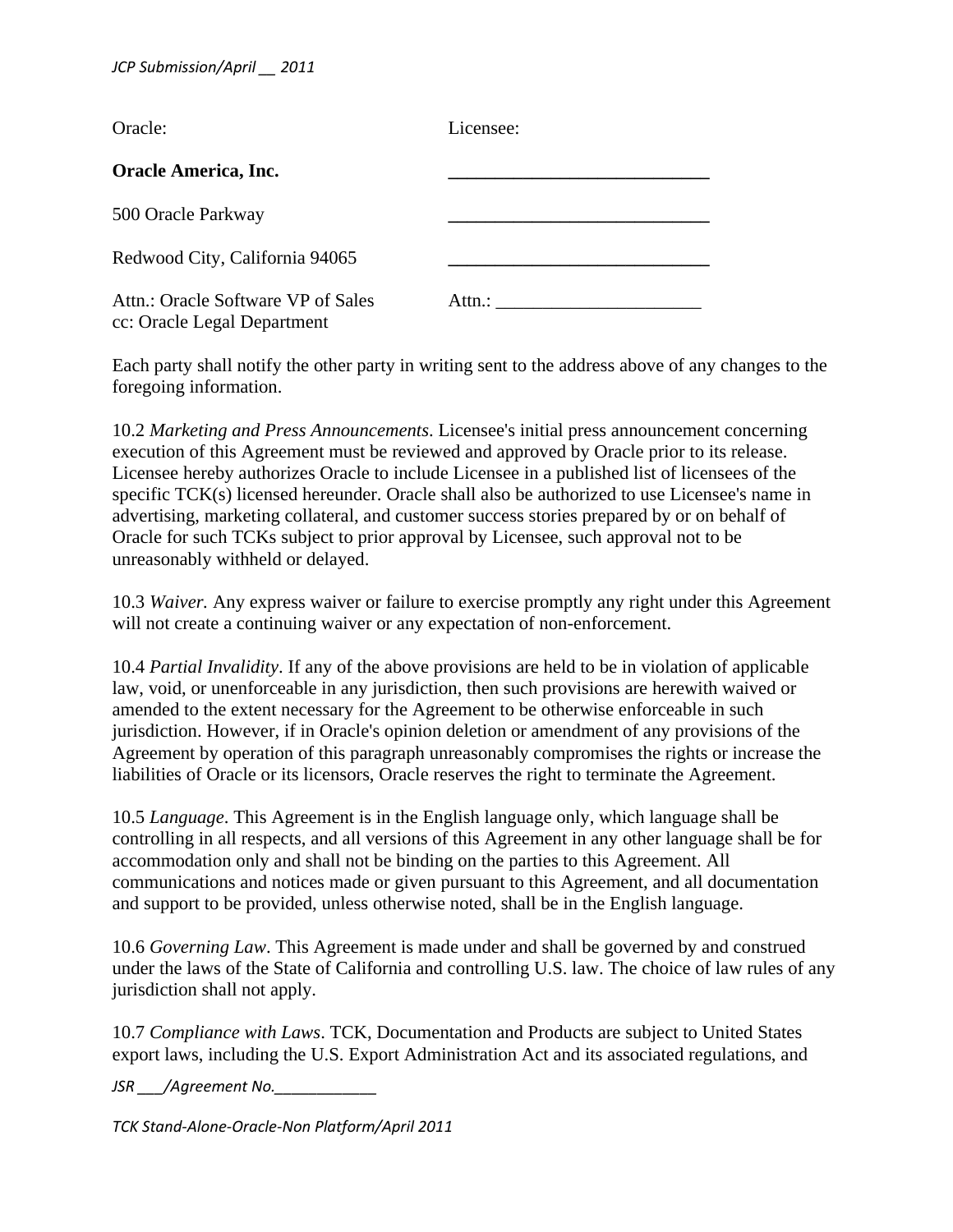may be subject to export or import laws or regulations in other countries. Licensee agrees to comply strictly with all such laws and regulations including to obtain licenses to export, reexport or import the TCK, Documentation or Products as may be required after delivery of the TCK or Documentation to Licensee. Unless authorized by the United States government, Licensee will not directly or indirectly export or re-export the TCK, Documentation or Products to any embargoed or restricted country identified in the United States export laws, including but not limited to the Export Administration Regulations (15 C.F.R. Parts 730-744). Licensee represents and warrants that it is not identified on any United States Government export exclusion lists. Licensee shall not use the TCK to test Products for nuclear, missile, chemical, or biological weaponry or other weapons of mass destruction to the extent prohibited by United States export laws. Licensee shall make reasonable efforts to notify and inform its employees and/or agents having access to the TCK of Licensee's obligation to comply with the requirements stated in this Section 10.8

10.8 *Disclaimer of Agency*. The relationship created hereby is that of licensor and licensee. This Agreement is not intended to create a relationship such as a partnership, franchise, joint venture, agency, or employment relationship. Neither party may not act in a manner which expresses or implies a relationship other than that of independent contractor, nor bind the other party. Licensee hereby waives the benefit of any laws dealing with the establishment and regulation of franchises.

10.9 *Assignment*. This Agreement may not be assigned or transferred by either party without the prior written consent of the other party, which consent shall not be unreasonably withheld or delayed, except that Oracle may assign or transfer this Agreement to a majority-owned subsidiary.

10.10 *Exhibits*. The following are included herein by reference as integral parts of this Agreement:

- Exhibit A -TCK Specific Terms and Conditions
- Exhibit B -Master Support Agreement

To the extent the terms and conditions of any Exhibit are contrary to the terms and conditions of this Agreement, the terms and conditions of such Exhibit shall govern.

10.11 *Complete Understanding*. This Agreement and the Exhibits hereto constitute and express the final, complete and exclusive agreement and understanding between the parties with respect to its subject matter and supersede all prior or contemporaneous communications, representations or agreements, whether written or oral, with respect to the subject matter hereof. No terms of any purchase order or similar document issued by Licensee shall be deemed to add to, delete or modify the terms and conditions of this Agreement. This Agreement may not be modified, amended, rescinded, canceled or waived, in whole or part, except by a written instrument signed by the authorized representatives of the parties.

*JSR \_\_\_/Agreement No.\_\_\_\_\_\_\_\_\_\_\_\_*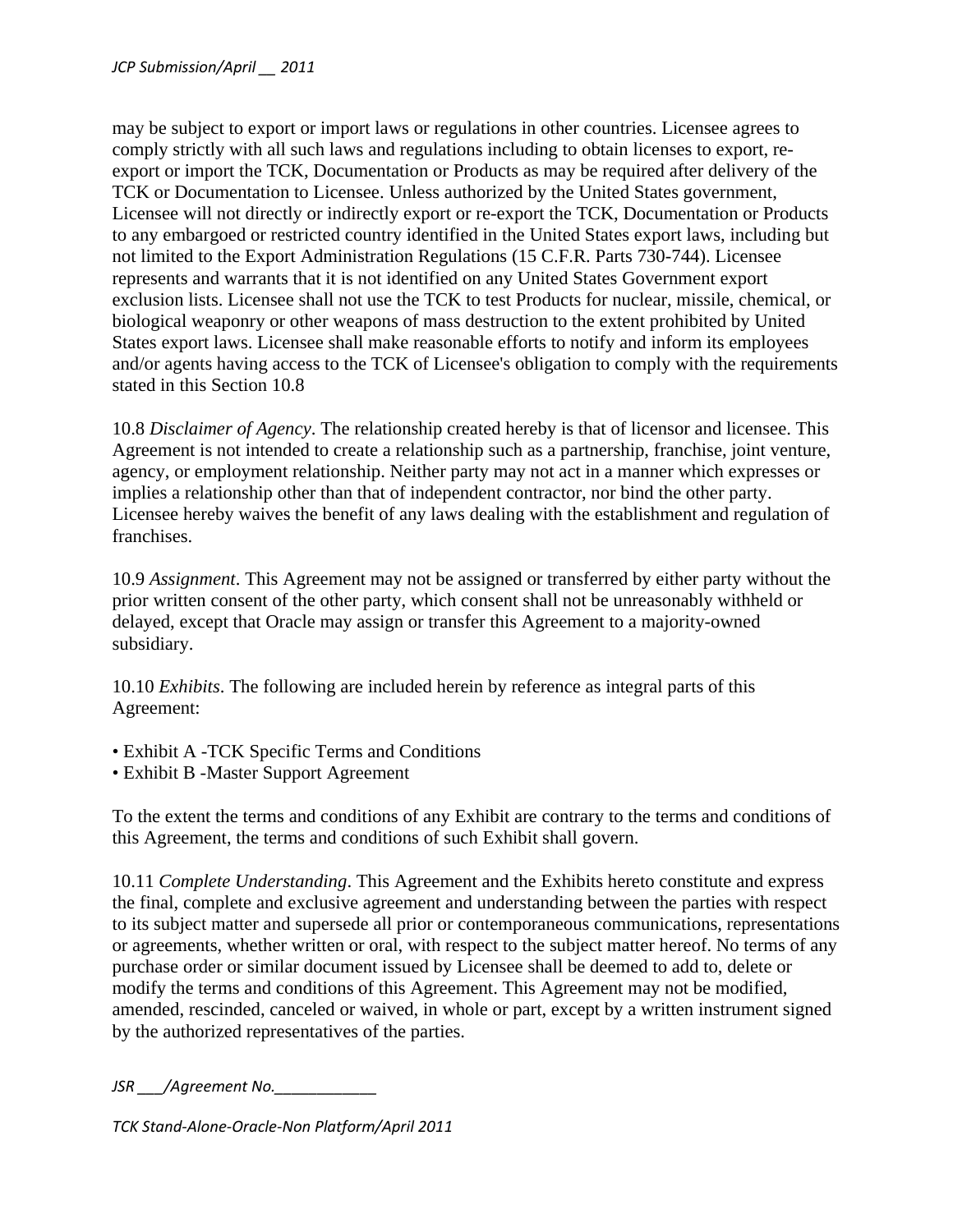IN WITNESS WHEREOF, the parties have caused this Agreement to be executed by their duly authorized representatives.

| <b>Oracle America, Inc.</b>     |  |
|---------------------------------|--|
|                                 |  |
|                                 |  |
| (Print or Type) (Print or Type) |  |
|                                 |  |
|                                 |  |

*JSR /Agreement No.*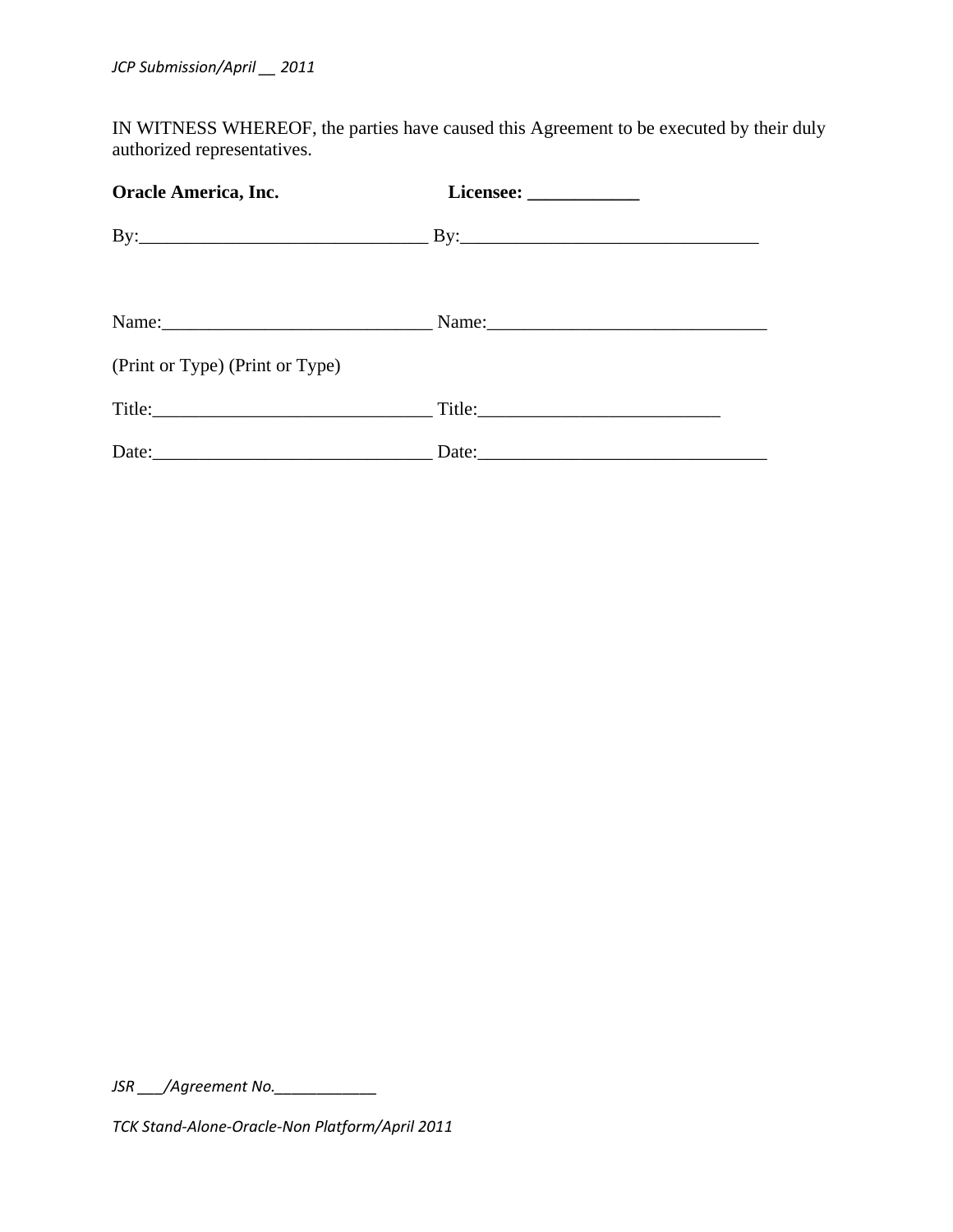# **EXHIBIT A-1**

#### **TECHNOLOGY SPECIFIC TERMS AND CONDITIONS**

#### **I. Description of TCK, Test Tools and Documentation**

A. Java Specification: Java State Management 1.0 (JSR \_\_\_)

B. TCK: Technology Compatibility Kit for JSR \_\_\_

C. Test Tools: JavaTest Harness (included with TCK for JSR \_\_\_)

D. Documentation: JSR \_\_\_ TCK User's Guide and Release Notes (README.html)

#### **II. Term:** Three (3) years

If Licensee executed this Agreement having the status of a Qualified Not-for-Profit or Qualified Individual, then if and when there is a material change in any factors relevant to determining that status -- for example, that Licensee has come under the effective control of a commercial entity as a result of a change in the membership of Licensee's Board of Directors or equivalent governing body -- Licensee shall notify Oracle of the nature of the change(s). Failure to provide such notice, or the knowing disclosure of inaccurate information to Oracle in response to its reasonable requests (whether an initial application or follow-on requests) for information concerning Licensee's Qualified Not-for-Profit or Individual status, shall be considered a breach of this Agreement.

If Licensee executed this Agreement as a commercial licensee not having the status of a Qualified Not-for-Profit or Qualified Individual, Licensee will be provided one year of basic TCK support from Oracle under the terms of Oracle's Master Support Agreement at no additional charge, provided Licensee executes Oracle's standard MSA which is attached as Exhibit B to this Agreement. Qualified Not-for-Profits and Qualified Individuals may purchase basic TCK support from Oracle at an additional charge.

#### **III. Schedule of Fees and Royalties**

A. For Commercial Licensees: fee of \$35,000 per annum (as of the Effective Date) for each Marketed Product which implements the Java State Management, version 1.0 specification. TCK JLE support includes access, updates and upgrades to the TCK at no additional charge. For the purposes of this Section III, "Marketed Product" means a licensee's product that has its own differentiation and marketing collateral. It may comprise one price list entry, or in some cases multiple entries (for example, to account for different localizations or delivery packaging). By way of example, in terms of Oracle's product line we wouldn't consider Oracle's Java Application

*JSR \_\_\_/Agreement No.\_\_\_\_\_\_\_\_\_\_\_\_*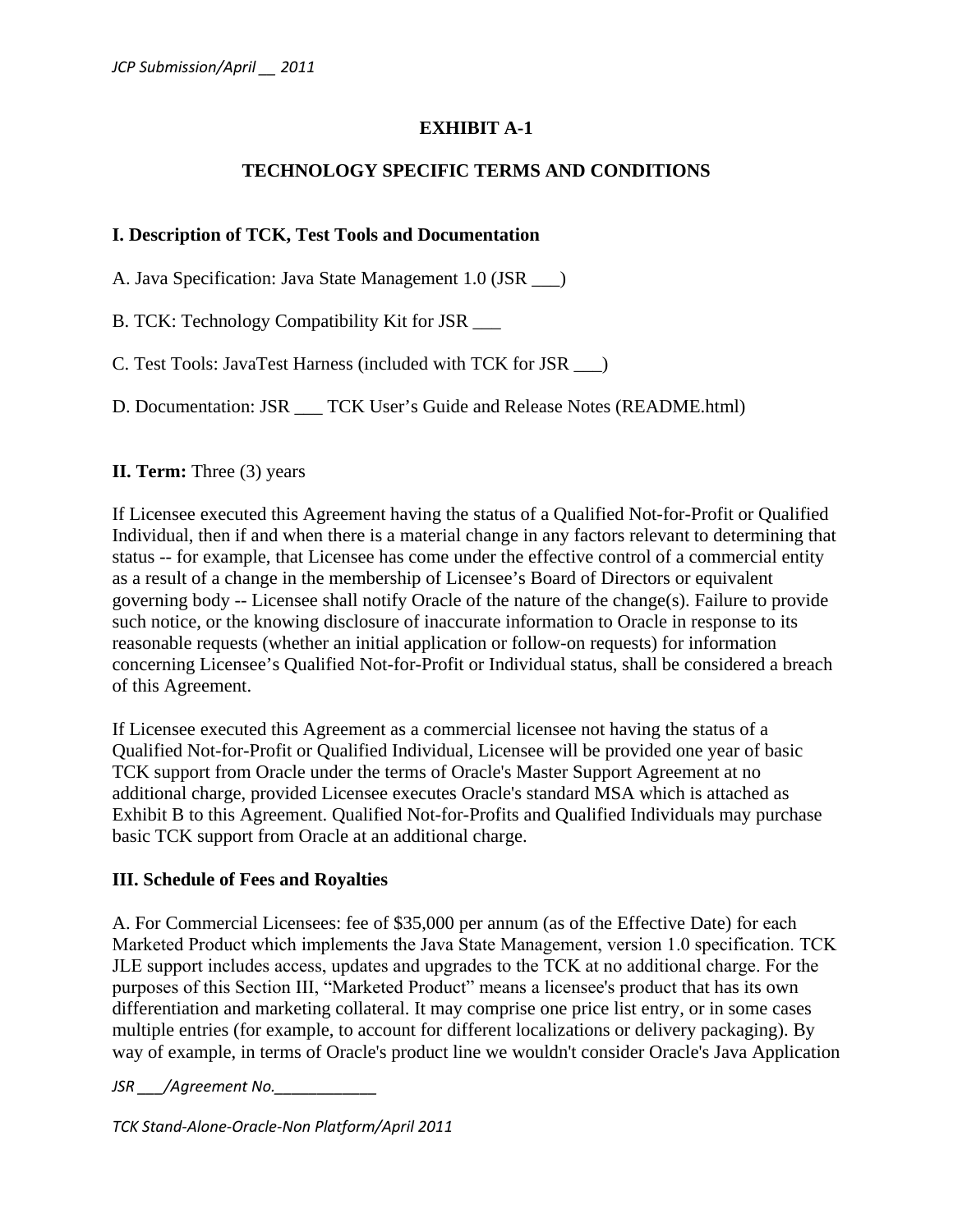Server to be a Marketed Product, but Oracle's Java Application Server Platform Edition, Standard Edition, and Enterprise Edition are 3 Marketed Products. Oracle's Java Studio Enterprise is a fourth Marketed Product.

All fees shall be due upon execution of this Agreement. In addition, Oracle shall have no obligation to deliver or make available the TCK until such fees are received by Oracle.

B. For Qualified Not-for-Profits and Qualified Individuals: \$0.

1. Change in Status. If Licensee entered into this Agreement as a Qualified Not-for-Profit or Qualified Individual but at any subsequent time fails to satisfy any of the conditions that give rise to that status ("Conversion Date"), then Licensee shall pay to Oracle any other fees that come due pursuant to this Exhibit A (which may be different than the fee stated above), the Trademark License and the MSA for parties that are not Qualified Not-for-Profits or Qualified Individuals. For the avoidance of doubt, no such fees shall be due if Licensee entered into this Agreement as a Qualified Individual and terminates this Agreement before the Conversion Date.

For the purposes of this Agreement, and so long as not inconsistent with any requirements established pursuant to the Java Community Process:

"*Qualified Not-for-Profit*" means a legally organized not-for-profit entity (such as, but not limited to, a "501[c][(3]" corporation) that is not owned or effectively controlled, based on prevailing standards of law in the applicable jurisdiction, by a commercial interest, that uses the TCK for the purpose of developing and distributing a compatible, non-commercial, independent implementation of a Specification, and that has established to the satisfaction of Oracle, in its reasonable discretion, that such entity is ready to begin testing its credible implementation of the Java Specification in question.

"*Qualified Individual*" means an individual not acting for or on behalf of a legally organized entity that uses the TCK for the purpose of developing and distributing a compatible, noncommercial, independent implementation of a Specification, and that has established to the satisfaction of Oracle, in its reasonable discretion, that such individual is ready to begin testing its credible implementation of the Java Specification in question.

"*non-commercial implementation*" means an implementation by Licensee or derived from Licensee's implementation that is not used for strategic gain or advantage against Oracle and/or an implementation by Licensee that is not used for direct or indirect commercial gain.

*JSR \_\_\_/Agreement No.\_\_\_\_\_\_\_\_\_\_\_\_*